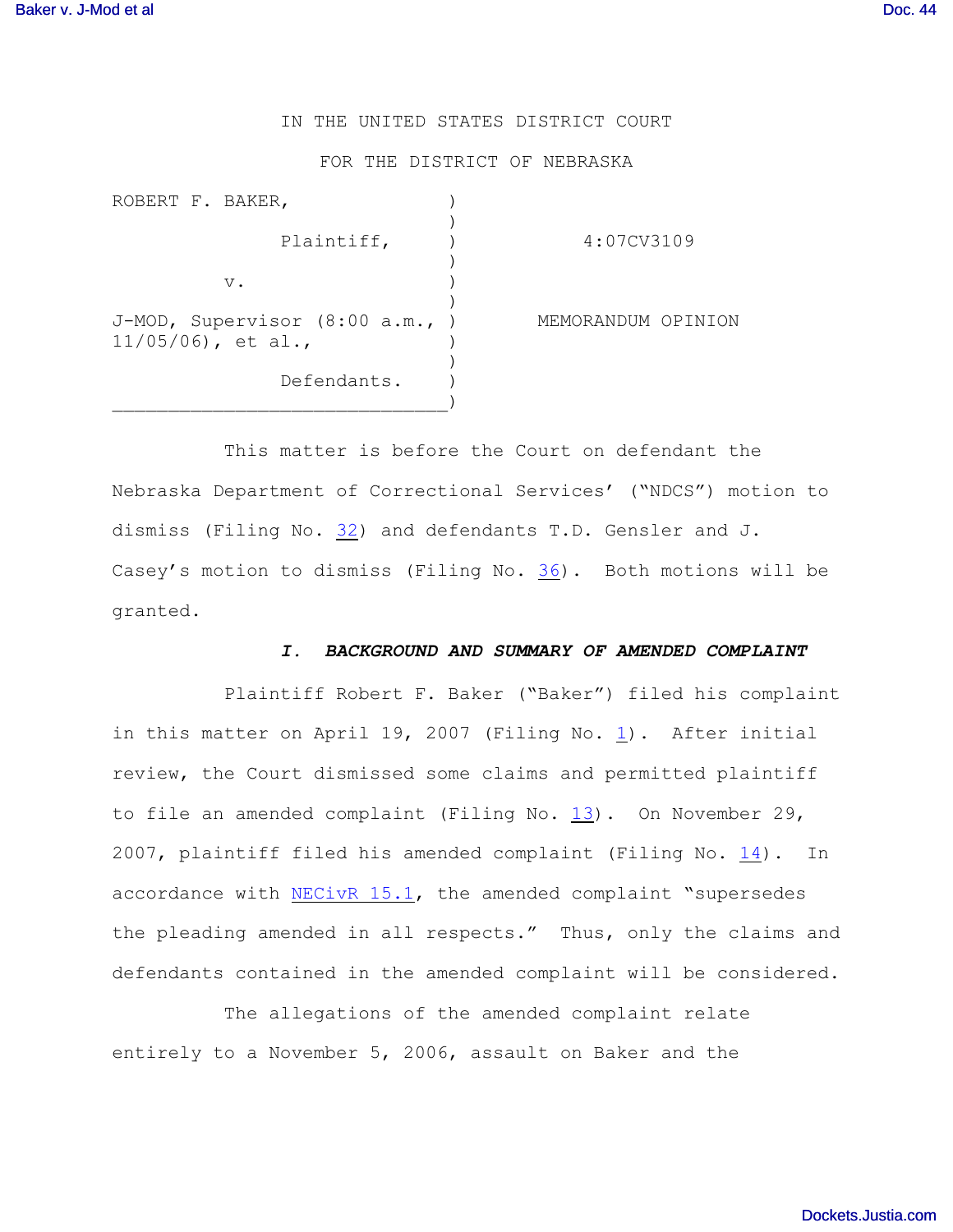treatment for his assault-related injuries.<sup>1</sup> (Filing No. [14](http://ecf.ned.uscourts.gov/doc1/1130663311).) Baker alleges that he was "attacked and assaulted" by two fellow inmates while incarcerated at the Douglas County, Nebraska, jail. ( $Id.$  at CM/ECF pp.  $4-5.$ )<sup>2</sup> After the assault, Baker was escorted to the medical department at the Douglas County Jail. (*[Id.](https://ecf.ned.uscourts.gov/doc1/1130663311)* at CM/ECF p. 5.) Baker's injuries included a "two to three inch[] long" laceration above his right brow, facial swelling, and dizziness. (*[Id.](https://ecf.ned.uscourts.gov/doc1/1130663311)* at CM/ECF pp. 6-7.)

In the medical department, defendant Casey "applied a liquid band-aid to the lacerated (right) brow injury" and gave Baker an ice pack. (*[Id.](https://ecf.ned.uscourts.gov/doc1/1130663311)* at CM/ECF pp. 6-7, 15.) Plaintiff alleges that Casey stated that she was "not qualified to apply stitches" and called defendant Gensler. (*[Id.](https://ecf.ned.uscourts.gov/doc1/1130663311)* at CM/ECF p. 6.) Neither Gensler nor Casey permitted Baker to be transported to the emergency room and did not order an MRI of Baker's injuries. (*[Id.](https://ecf.ned.uscourts.gov/doc1/1130663311)*) Gensler did not examine Baker until "almost twenty-four hours" after the assault, at which time X-rays of plaintiff's face were taken. (*[Id.](https://ecf.ned.uscourts.gov/doc1/1130663311)* at CM/ECF pp. 10, 18, 20.) No fractures of plaintiff's face were shown to exist. (*[Id.](https://ecf.ned.uscourts.gov/doc1/1130663311)* at CM/ECF p. 20.)

 $1$ As set forth in the Court's February 26, 2008, Memorandum and Order, the claims against defendant Public Communication Services relating to "extortion" and "kickbacks" have already been dismissed. (Filing No. [15](http://ecf.ned.uscourts.gov/doc1/11301385223).)

 $1$ <sup>2</sup> The details of the assault are not relevant to the pending motions to dismiss.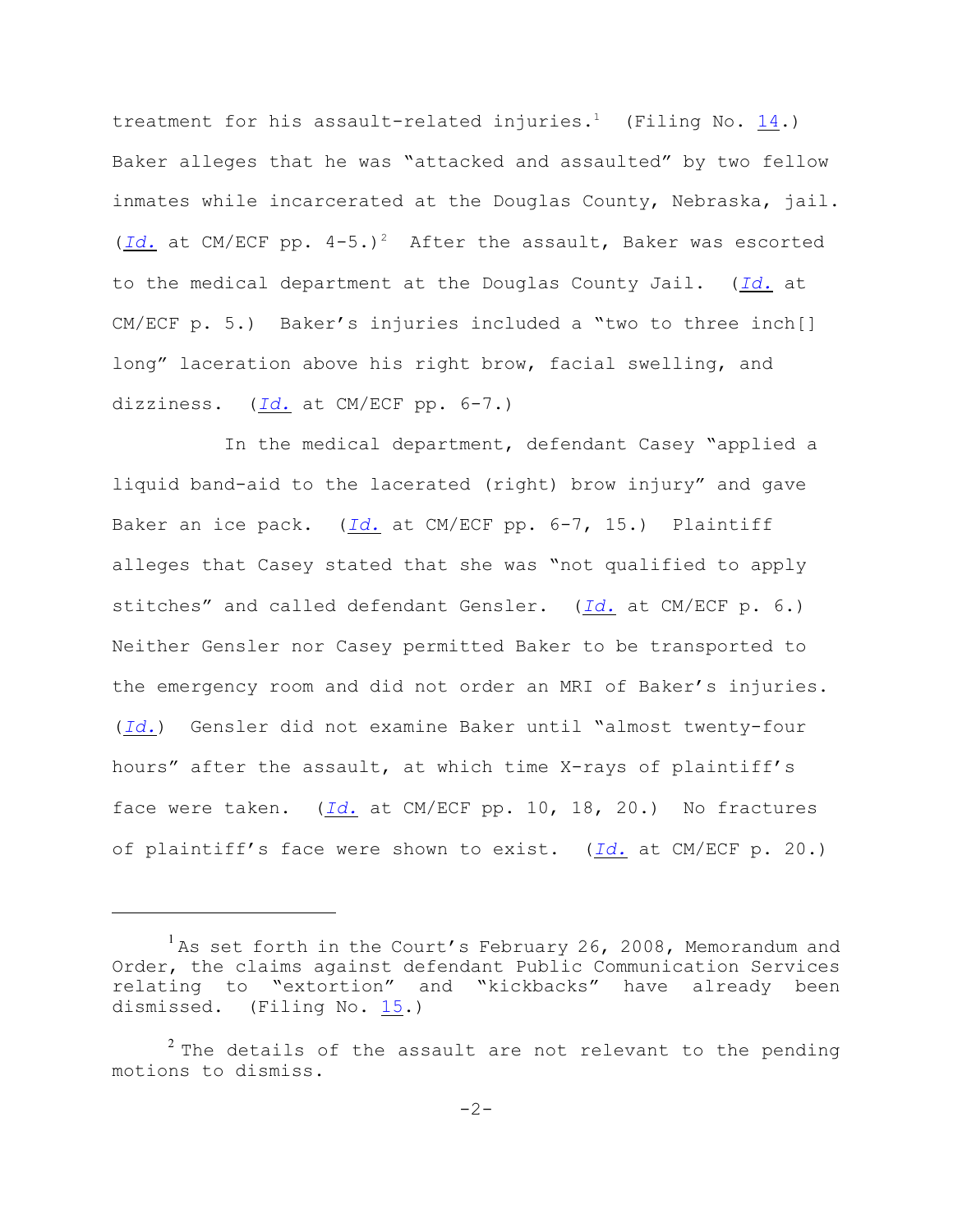Plaintiff was prescribed ibuprofen for a period of 10 days and was given a soft diet for five days. (*[Id.](https://ecf.ned.uscourts.gov/doc1/1130663311)* at CM/ECF p. 19.)

After treatment by Casey, Baker alleges that his brow injury continued to bleed, and that he also experienced bleeding from his nose and right ear. (*[Id.](https://ecf.ned.uscourts.gov/doc1/1130663311)* at CM/ECF p. 7.) Baker's face remained swollen for two weeks, which required him to be placed on liquid diet trays. (*[Id.](https://ecf.ned.uscourts.gov/doc1/1130663311)*) Plaintiff alleges that defendants Casey and Gensler acted with deliberate indifference in their failure to "exercise reasonable medical care, skill and judgment, [and] to conduct a satisfactory physical examination, including performing appropriate diagnostic tests, and provide proper and appropriate treatment." (*[Id.](https://ecf.ned.uscourts.gov/doc1/1130663311)* at CM/ECF p. 8.) With respect to the NDCS, Baker alleges only that it failed to "exercise[] control and custody of inmate Austin Galvin" and is therefore "vicariously liable" for Baker's injuries. (*[Id.](https://ecf.ned.uscourts.gov/doc1/1130663311)* at CM/ECF p. 12.)

## *II. STANDARD OF REVIEW*

The standard on a motion to dismiss is the same as that previously applied on initial review of the amended complaint. In short, where a pro se plaintiff does not set forth enough factual allegations to "nudge[] their claims across the line from conceivable to plausible, their complaint must be dismissed" for failing to state a claim upon which relief can be granted. *[Bell](http://www.westlaw.com/find/default.wl?rs=CLWP3.0&vr=2.0&cite=127+S.Ct.+1955) Atlantic Corp. v. Twombly*[, 127 S. Ct. 1955, 1974 \(2007\)](http://www.westlaw.com/find/default.wl?rs=CLWP3.0&vr=2.0&cite=127+S.Ct.+1955)

 $-3-$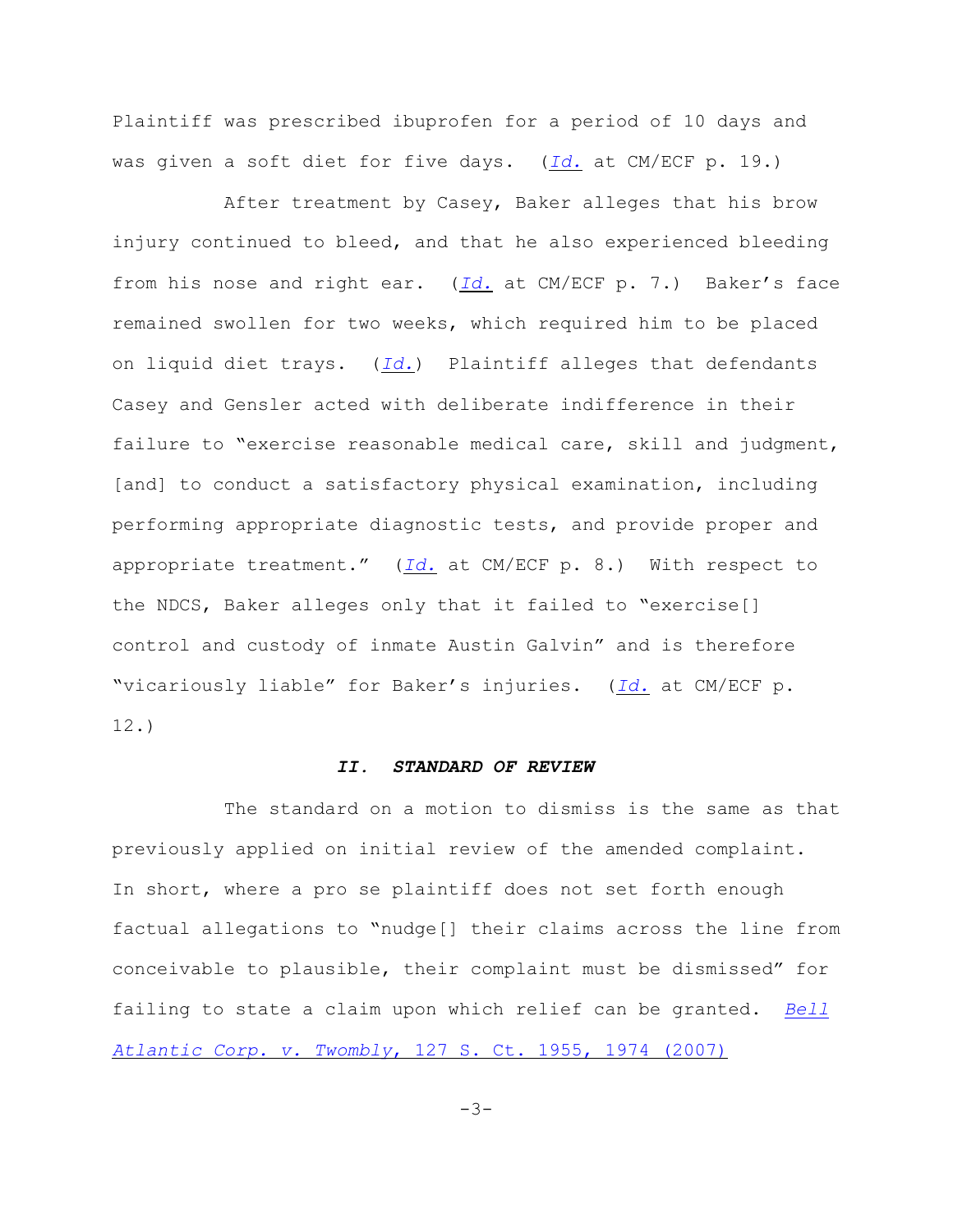(overruling *[Conley v. Gibson,](http://web2.westlaw.com/find/default.wl?fn=_top&rs=WLW8.04&rp=%2ffind%2fdefault.wl&vr=2.0&cite=355+U.S.+41)* 355 U.S. 41 (1967), and setting new standard for failure to state a claim upon which relief may be granted). Regardless of whether a plaintiff is represented or is appearing pro se, the plaintiff's complaint must allege specific facts sufficient to state a claim. *See [Martin v. Sargent](http://www.westlaw.com/find/default.wl?rs=CLWP3.0&vr=2.0&cite=780+F.2d+1334)*, 780 [F.2d 1334, 1337 \(8th Cir. 1985\)](http://www.westlaw.com/find/default.wl?rs=CLWP3.0&vr=2.0&cite=780+F.2d+1334). However, a pro se plaintiff's allegations must be construed liberally. *[Burke v. North Dakota](http://www.westlaw.com/find/default.wl?rs=CLWP3.0&vr=2.0&cite=294+F.3d+1043) Dep't of Corr. & Rehab.*[, 294 F.3d 1043, 1043-1044 \(8th Cir. 2002\)](http://www.westlaw.com/find/default.wl?rs=CLWP3.0&vr=2.0&cite=294+F.3d+1043) (citations omitted).

## *III. NDCS' MOTION TO DISMISS*

The NDCS seeks dismissal of the claims against it because it is entitled to sovereign immunity and because service was improper (Filing No. [33](http://ecf.ned.uscourts.gov/doc1/11301492542)). The Court agrees that the NDCS is entitled to sovereign immunity and will dismiss the claims against the NDCS for that reason.

### **A. Service of Process**

Federal Rule of Civil Procedure  $4(j)$  requires that service on "[a] state, a municipal corporation, or any other state-created governmental organization . . . must be served by: (A) delivering a copy of the summons and of the complaint to its chief executive officer; or (B) serving a copy of each in the manner prescribed by that state's law for serving a summons or like process on such a defendant." [Fed. R. Civ. P. 4\(j\)\(2\)](http://web2.westlaw.com/find/default.wl?bhcp=1&cite=frcp+4&FN=%5Ftop&mt=Westlaw&rs=WLW8%2E08&ssl=y&strRecreate=no&sv=Split&vr=2%2E0). With regard to section (B), the State of Nebraska states that:

 $-4-$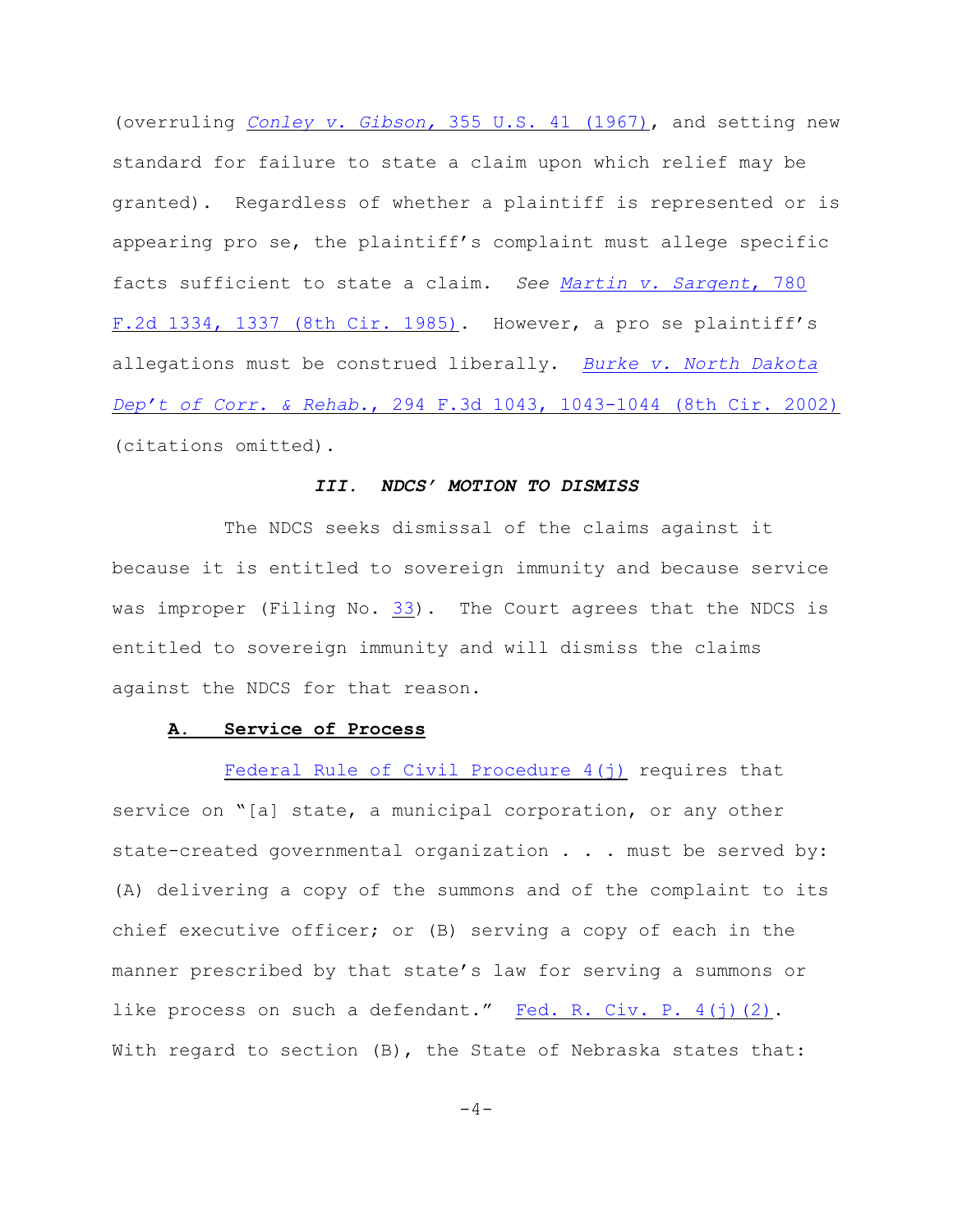The State of Nebraska, any state agency as defined in section 81-8,210, and any employee of the state as defined in section 81-8,210 sued in an official capacity may be served by leaving the summons at the office of the Attorney General with the Attorney General, deputy attorney general, or someone designated in writing by the Attorney General, or by certified mail service addressed to the office of the Attorney General.

# [Neb. Rev. Stat. § 25-510.02\(1\)](http://web2.westlaw.com/find/default.wl?fn=_top&rs=WLW8.08&rp=%2ffind%2fdefault.wl&mt=Westlaw&vr=2.0&sv=Split&cite=neb+rev+stat+section+25-510.02).

Thus, in order to serve the NDCS, Baker was required to serve its chief executive officer. Alternatively, Baker could serve summons on the Nebraska Attorney General. The only summons relating to the NDCS was issued on May 6, 2008 (Filing No. [18](http://ecf.ned.uscourts.gov/doc1/11301439437)). Plaintiff addressed that summons to "Nebraska Dept. Of Corrections, on behalf of Austin Galvin, P.O. Box 94661, Lincoln, NE 68102.<sup>3</sup>" (*Id.* at CM/ECF p. 8.) The summons was served via certified mail by the United States Marshal and was returned as executed on June 11, 2008 (Filing No. [25](http://ecf.ned.uscourts.gov/doc1/11301465966)). The NDCS states that the address used by plaintiff is not the address for the Nebraska Attorney General (Filing No. [33](http://ecf.ned.uscourts.gov/doc1/11301492542) at CM/ECF P. 3). However, the NDCS has not submitted any documentation supporting that claim. Therefore, the Court has no basis to conclude on the record before it that service was improper.

 $3$  The USM-285 form was addressed to the same entity and address, with the exception of the zip code as 68509 rather than 68102 (Filing No. [25](http://ecf.ned.uscourts.gov/doc1/11301465966) at CM/ECF p. 1).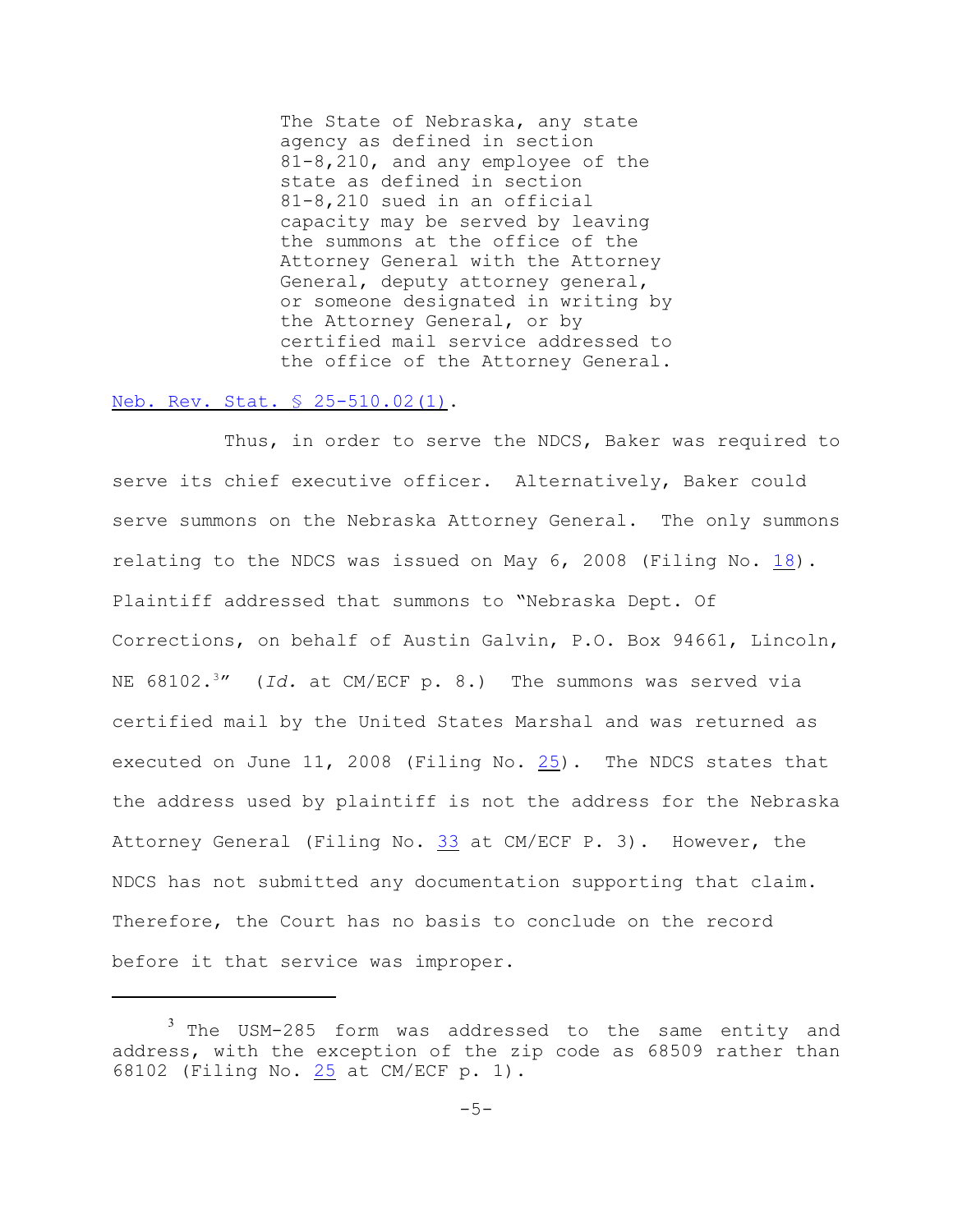## **B. Sovereign Immunity**

The Eleventh Amendment bars claims for damages by private parties against a state, state instrumentalities and an employee of a state sued in the employee's official capacity. *See, e.g., [Egerdahl v. Hibbing Cmty. Coll.,](http://www.westlaw.com/find/default.wl?rs=CLWP3.0&vr=2.0&cite=72+F.3d+615)* 72 F.3d 615, 619 (8th [Cir. 1995\)](http://www.westlaw.com/find/default.wl?rs=CLWP3.0&vr=2.0&cite=72+F.3d+615); *[Dover Elevator Co. v. Arkansas State Univ.](http://www.westlaw.com/find/default.wl?rs=CLWP3.0&vr=2.0&cite=64+F.3d+442)*, 64 F.3d [442, 446-447 \(8th Cir. 1995\)](http://www.westlaw.com/find/default.wl?rs=CLWP3.0&vr=2.0&cite=64+F.3d+442). Any award of retroactive monetary relief payable by the state, including for back pay or damages, is proscribed by the Eleventh Amendment absent a waiver of immunity by the state or an override of immunity by Congress. *See, e.g., [Dover Elevator Co.](http://www.westlaw.com/find/default.wl?rs=CLWP3.0&vr=2.0&cite=64+F.3d+444)*, 64 F.3d at 444; *[Nevels v. Hanlon](http://www.westlaw.com/find/default.wl?rs=CLWP3.0&vr=2.0&cite=656+F.2d+372)*, [656 F.2d 372, 77-378 \(8th Cir. 1981\)](http://www.westlaw.com/find/default.wl?rs=CLWP3.0&vr=2.0&cite=656+F.2d+372). Sovereign immunity does not bar damages claims against state officials acting in their personal capacities, nor does it bar claims brought pursuant to [42 U.S.C. §1983](http://www.westlaw.com/find/default.wl?rs=CLWP3.0&vr=2.0&cite=42+USCA+s1983) which seek equitable relief from state employee defendants acting in their official capacity.

Here, Baker seeks only monetary relief from the NDCS including "compensatory damages, punitive damages, pain and suffering, . . . reasonable attorney fees . . . interest at the maximum legal rate, [and] court costs." (Filing No. [14](http://ecf.ned.uscourts.gov/doc1/1130663311) at CM/ECF p. 2.) There is no question that the NDCS is a state agency. Plaintiff's own allegations identify the NDCS as a "State Governmental Entity." (*Id.* at CM/ECF p. 4.) The NDCS is

 $-6-$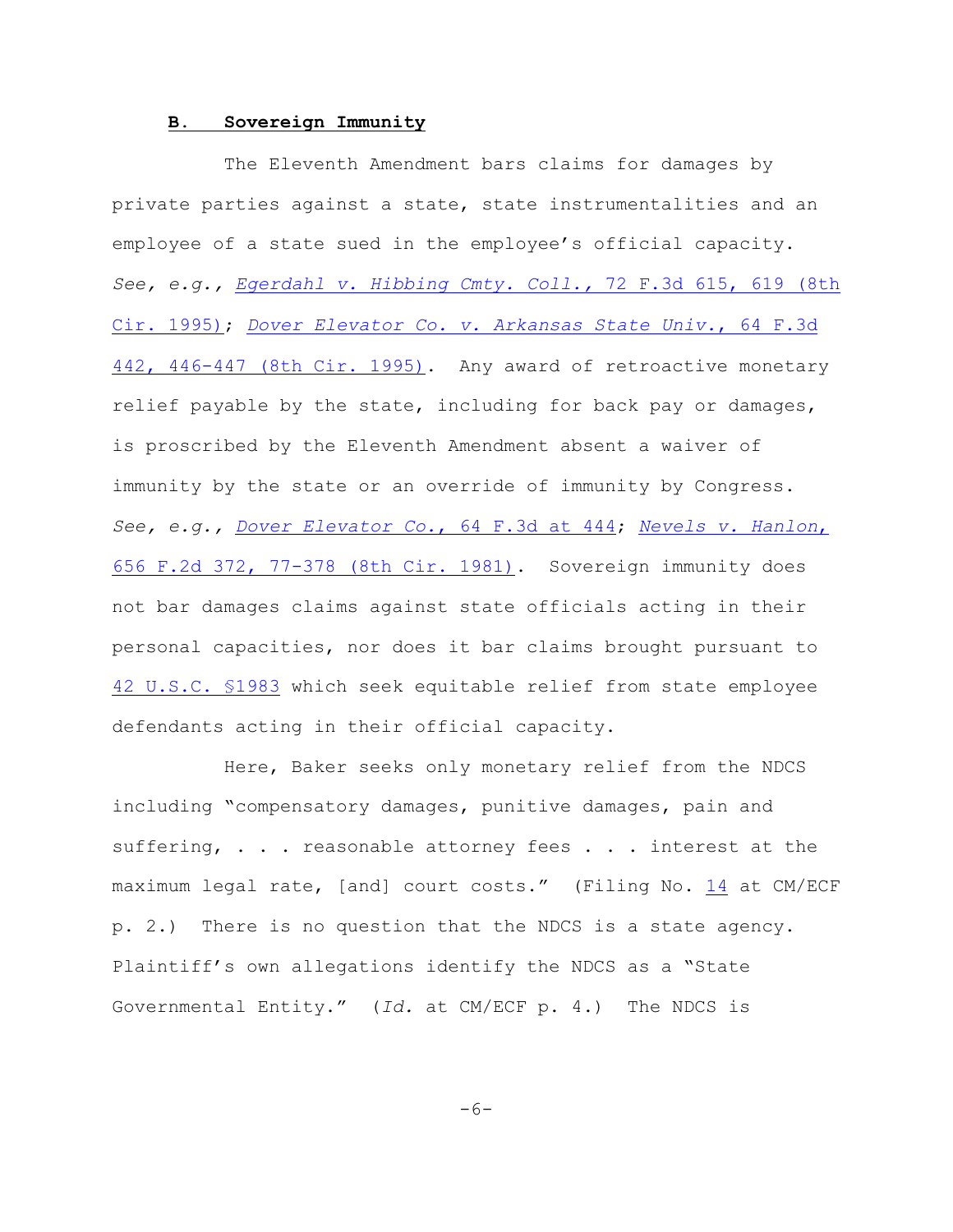entitled to sovereign immunity as to all of plaintiff's claims and the claims against it will be dismissed with prejudice.

### *IV. GENSLER AND CASEY'S MOTION TO DISMISS*

Defendants Gensler and Casey argue that they are entitled to dismissal because plaintiff does not sufficiently allege an Eighth Amendment violation, and the amended complaint therefore fails to state a claim upon which relief may be granted (Filing No. [37](http://ecf.ned.uscourts.gov/doc1/11301495707)). The Court agrees. To sustain a claim under the Eighth Amendment, "a prisoner must allege acts or omissions sufficiently harmful to evidence deliberate indifference to serious medical needs." *Estelle v. Gamble*[, 429 U.S. 97, 106](http://web2.westlaw.com/find/default.wl?fn=_top&rs=WLW8.10&rp=%2ffind%2fdefault.wl&mt=Westlaw&vr=2.0&sv=Split&cite=429+us+106) [\(1976\)](http://web2.westlaw.com/find/default.wl?fn=_top&rs=WLW8.10&rp=%2ffind%2fdefault.wl&mt=Westlaw&vr=2.0&sv=Split&cite=429+us+106). The plaintiff must allege and show that he suffered objectively serious medical needs, and that officials actually knew of but deliberately disregarded those needs. *[Hartsfield v.](http://web2.westlaw.com/find/default.wl?fn=_top&rs=WLW8.10&rp=%2ffind%2fdefault.wl&mt=Westlaw&vr=2.0&sv=Split&cite=491+f+3d+394) Colburn*[, 491 F.3d 394 \(8th Cir. 2007\)](http://web2.westlaw.com/find/default.wl?fn=_top&rs=WLW8.10&rp=%2ffind%2fdefault.wl&mt=Westlaw&vr=2.0&sv=Split&cite=491+f+3d+394). "[S]ociety does not expect that prisoners will have unqualified access to health care." *Hudson v. McMillian*[, 503 U.S. 1, 9 \(1992\)](http://web2.westlaw.com/find/default.wl?fn=_top&rs=WLW8.10&rp=%2ffind%2fdefault.wl&mt=Westlaw&vr=2.0&sv=Split&cite=503+us+9). Therefore, "deliberate indifference to medical needs amounts to an Eighth Amendment violation only if those needs are 'serious.'" *[Id.](http://web2.westlaw.com/find/default.wl?fn=_top&rs=WLW8.10&rp=%2ffind%2fdefault.wl&mt=Westlaw&vr=2.0&sv=Split&cite=503+us+9)* (citing *Estelle*[, 429 U.S. at 103-104](http://web2.westlaw.com/find/default.wl?fn=_top&rs=WLW8.10&rp=%2ffind%2fdefault.wl&mt=Westlaw&vr=2.0&sv=Split&cite=429+us+103)). However, "a complaint that a physician has been negligent in diagnosing or treating a medical condition does not state a valid claim of medical mistreatment under the Eighth Amendment. Medical malpractice does not become a constitutional violation merely because the

-7-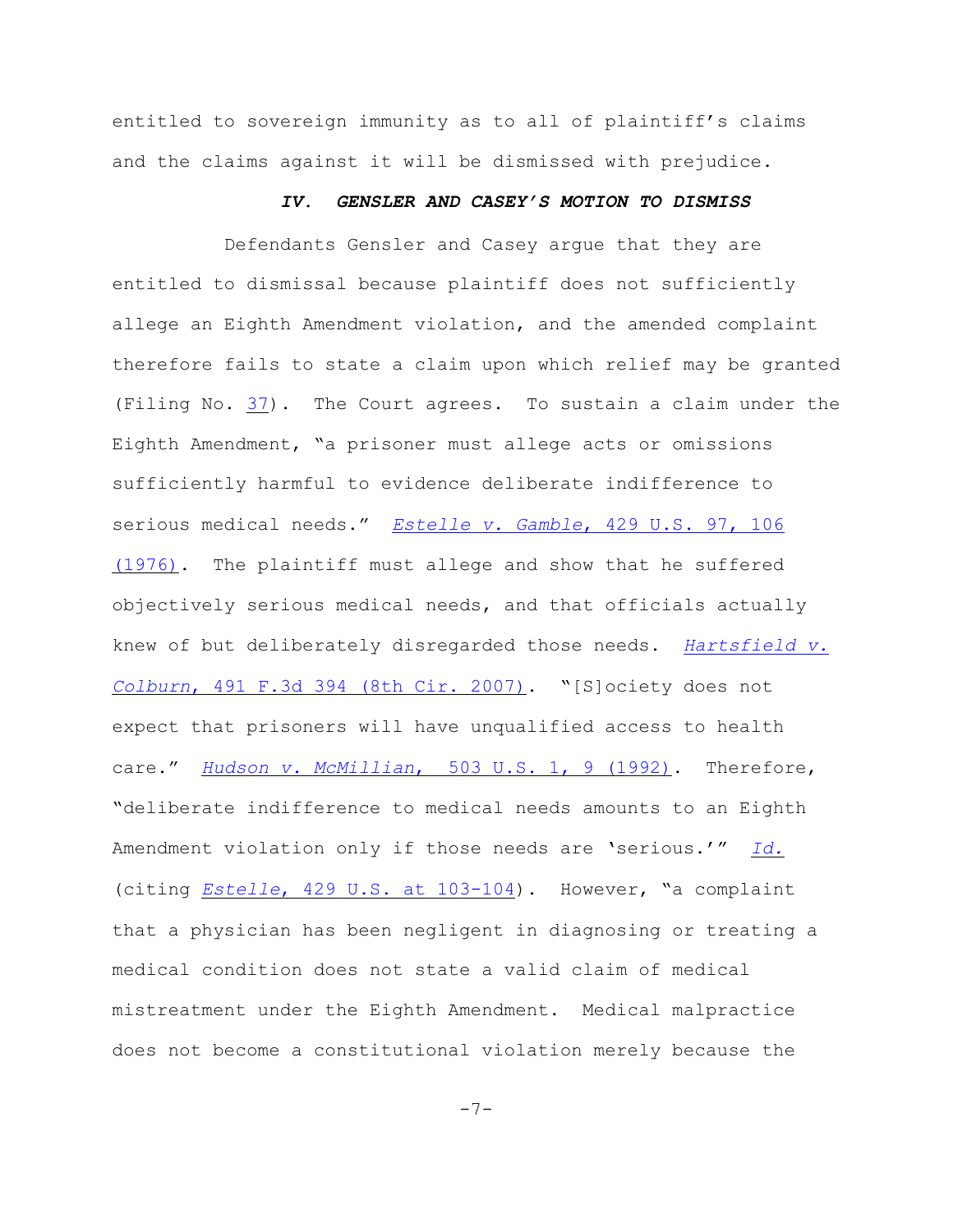victim is a prisoner." *Estelle*[, 429 U.S. at 106](http://web2.westlaw.com/find/default.wl?fn=_top&rs=WLW8.10&rp=%2ffind%2fdefault.wl&mt=Westlaw&vr=2.0&sv=Split&cite=429+us+106); *see also [Davis](http://web2.westlaw.com/find/default.wl?fn=_top&rs=WLW8.10&rp=%2ffind%2fdefault.wl&mt=Westlaw&vr=2.0&sv=Split&cite=992+f+2d+153) v. Hall*[, 992 F.2d 151, 153 \(8th Cir. 1993\)](http://web2.westlaw.com/find/default.wl?fn=_top&rs=WLW8.10&rp=%2ffind%2fdefault.wl&mt=Westlaw&vr=2.0&sv=Split&cite=992+f+2d+153) ("Disagreement with a medical judgment is not sufficient to state a claim for deliberate indifference to medical needs.").

A "serious" medical need must be either obvious to a layperson or supported by medical evidence, such as a physician's diagnosis. *Roberson v. Bradshaw*[, 198 F.3d 645, 648 \(8th Cir.](file:///|//v) [1999\)](file:///|//v). Further, the failure to diagnose and treat a medical condition "does not constitute punishment within the meaning of the Eighth Amendment unless prison officials knew that the condition created an excessive risk to the inmate's health and then failed to act on that knowledge. As long as this threshold is not crossed, inmates have no constitutional right to receive a particular or requested course of treatment, and prison doctors remain free to exercise their independent medical judgment." *Dulany v. Carnahan*[, 132 F.3d 1234, 1239 \(8th Cir. 1997\)](http://web2.westlaw.com/find/default.wl?fn=_top&rs=WLW8.10&rp=%2ffind%2fdefault.wl&mt=Westlaw&vr=2.0&sv=Split&cite=132+f+3d+1239) (citations omitted).

While the Court seriously doubts that plaintiff has set forth enough allegations to show that his medical needs were serious, plaintiff's submissions also do not support an allegation of "deliberate indifference" on the part of defendants towards those needs. Plaintiff's allegations of "deliberate indifference" relate entirely to the allegation that he did not receive stitches or an MRI, both of which plaintiff believes he

-8-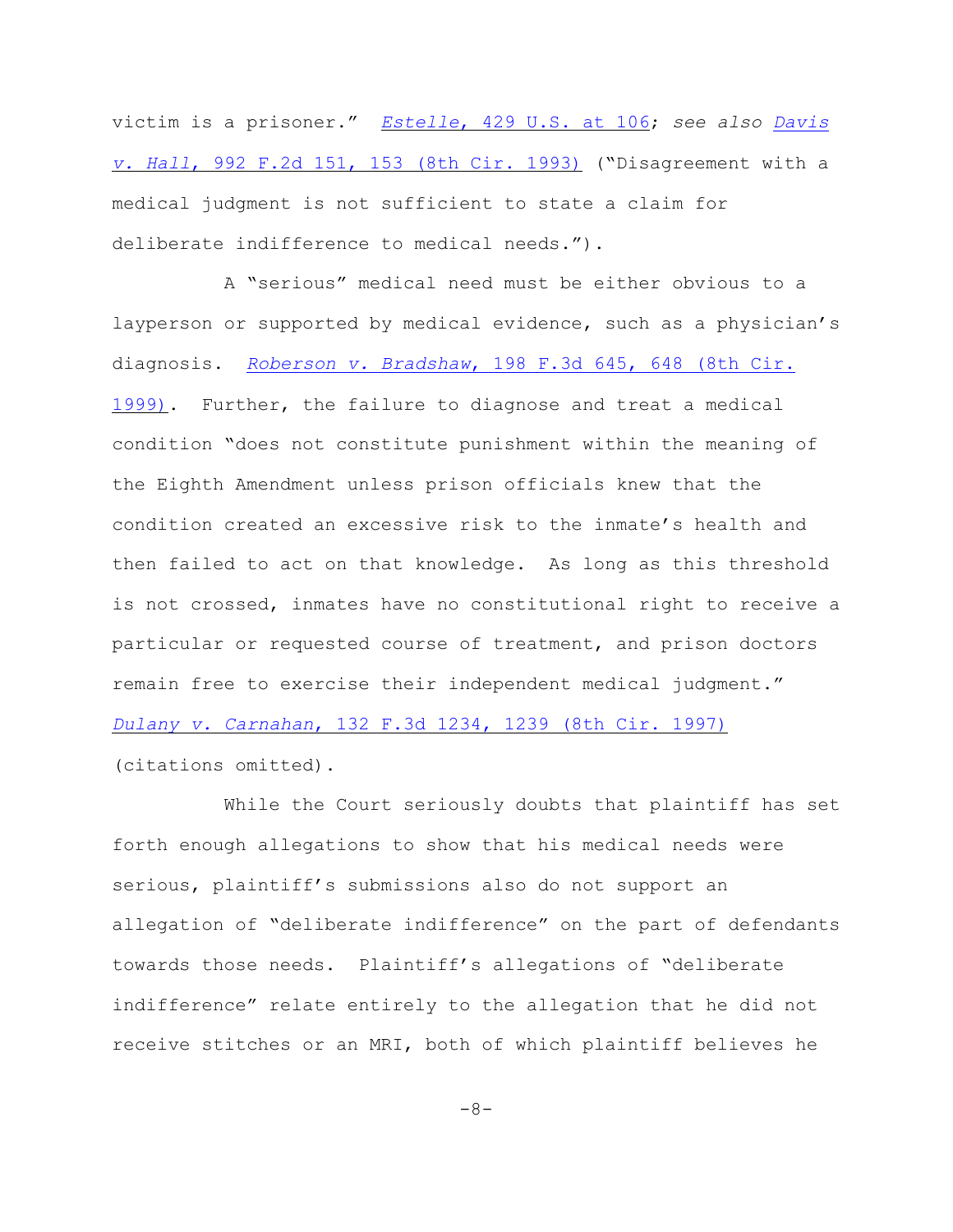needed in order to treat his injuries. However, as set forth above, plaintiff has no right to receive a particular course of treatment. Plaintiff has submitted documentation showing that he received immediate and ongoing treatment for his injuries, including a liquid bandage, prescription pain medication, a soft diet, X-rays, and other care (Filing No. [14](http://ecf.ned.uscourts.gov/doc1/1130663311) at CM/ECF pp. 15-20). There is nothing in any of the documents filed by plaintiff which alleges or indicates that plaintiff's medical conditions were deliberately disregarded or ignored by defendants.

In short, plaintiff's disagreement with defendants' medical judgment does not state a claim upon which relief may be granted. Instead, plaintiff's complaints regarding the treatment he received for his assault-related injuries amount to "disagreement with a medical judgment," which are not enough to sustain an Eighth Amendment claim. *Davis*[, 992 F.2d at 153 \(8th](http://web2.westlaw.com/find/default.wl?fn=_top&rs=WLW8.10&rp=%2ffind%2fdefault.wl&mt=Westlaw&vr=2.0&sv=Split&cite=992+f+2d+153) [Cir. 1993\)](http://web2.westlaw.com/find/default.wl?fn=_top&rs=WLW8.10&rp=%2ffind%2fdefault.wl&mt=Westlaw&vr=2.0&sv=Split&cite=992+f+2d+153). Plaintiff has no right to a "requested course of treatment," and his claims against Gensler and Casey will be dismissed. 4

Also pending is the plaintiff's motion for summons (Filing No. 42) to be served on the United States Marshal. It is clear from the allegations in the amended complaint that

 $^4$  Casey and Gensler also seek dismissal of the entity "Correctional Medical Services." (Filing No. [37](http://ecf.ned.uscourts.gov/doc1/11301495707) at CM/ECF pp. 15- 16.) However, there are no claims against this entity in the amended complaint and it is not named as a party. Thus, there are no claims to dismiss.